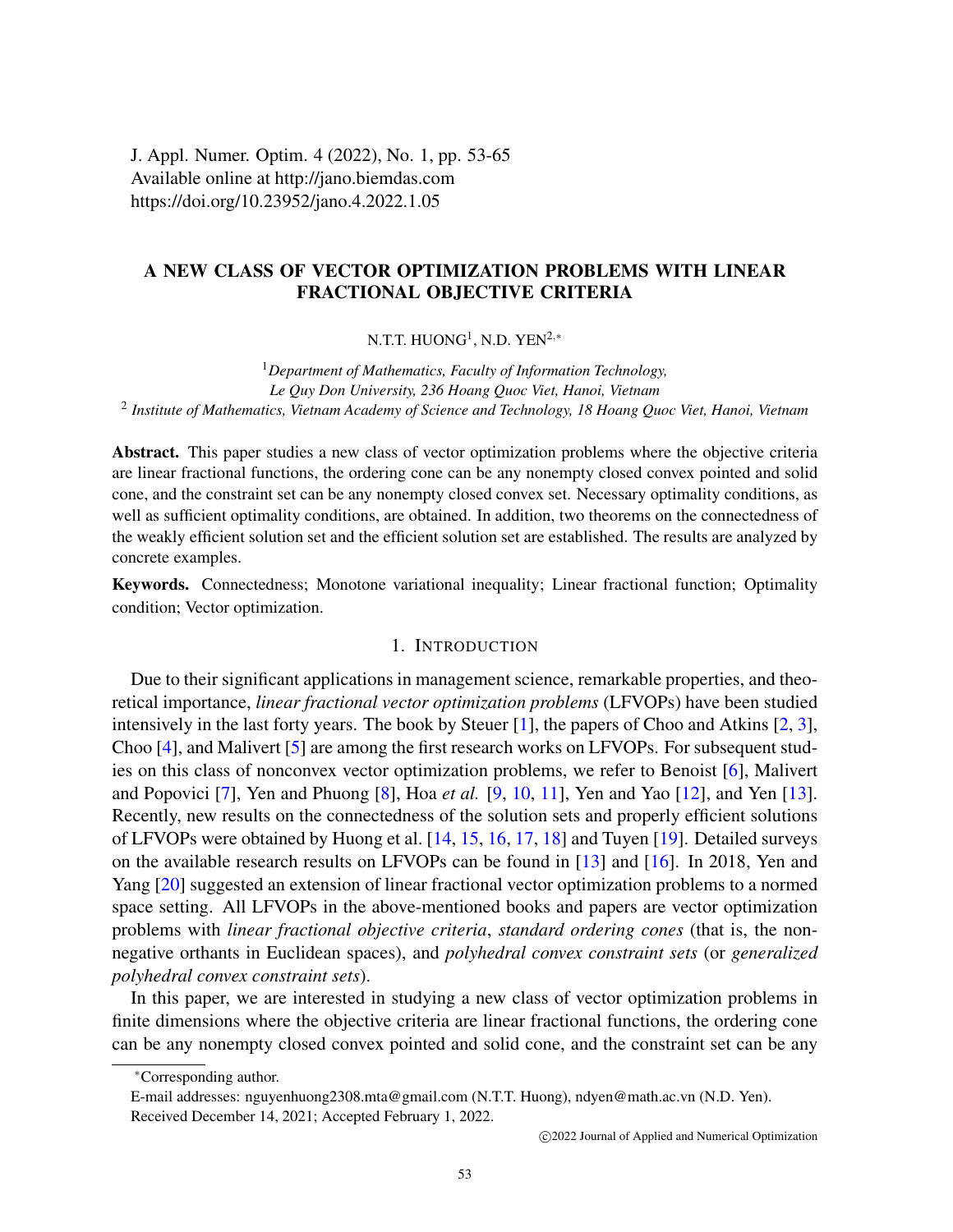#### 54 N.T.T. HUONG, N.D. YEN

nonempty closed convex set. To the best of our knowledge, those problems are considered for the first time here. Our main results on the new type of LFVOPs are the following:

- Three theorems on necessary conditions and/or sufficient conditions for a feasible point to be a weakly efficient solution or an efficient solution;

- Two theorems on the connectedness of the weakly efficient solution set and a certain part the efficient solution set.

The separation theorem [\[21,](#page-12-15) Theorem 11.3], an increment formula for linear fractional functions (see Lemma [2.1](#page-2-0) below), the concept of monotone variational inequality [\[22,](#page-12-16) p. 83], the Minty Lemma, the connectedness preservation under certain upper semicontinuous set-valued maps [\[23,](#page-12-17) [24\]](#page-12-18), and the treatment of LFVOPs via monotone affine vector variational inequalities of Yen and Phuong [\[8\]](#page-12-2) will be our main tools. The obtained results are analyzed by some examples. To highlight the difficulties of obtaining complete results on the new class of LFVOPs, several nontrivial open questions will be formulated.

The paper organization is as follows. After giving some preliminaries in the next section, we establish optimality conditions in Section [3,](#page-4-0) connectedness of the efficient solution sets in Section [4.](#page-9-0) Section [5,](#page-11-5) the last section, is devoted to conclusions and topics for further investigations.

## 2. PRELIMINARIES

As usual, the scalar product of two vectors *x*, *y* in an Euclidean space is denoted by  $\langle x, y \rangle$ . For a set  $A \subset \mathbb{R}^m$ , the symbol  $\overline{A}$  stands for the closure of A. By riA we denote the *relative interior* of *A* that is, the interior of *A* in the induced (or relative) topology of its affine hull aff*A*; see, e.g., [\[21,](#page-12-15) p. 44]. The open ball (resp., closed ball) centered at  $y \in \mathbb{R}^m$  with radius  $\varepsilon > 0$  is denoted by  $B(y, \varepsilon)$  (resp.,  $\bar{B}(y, \varepsilon)$ ). The closed unit ball in  $\mathbb{R}^m$  is abbreviated to  $\bar{B}_{\mathbb{R}^m}$ . A subset  $K \subset \mathbb{R}^m$ is said to be a *cone* if  $tv \in K$  for all  $v \in K$  and  $t \ge 0$ ; see, e.g. [\[25,](#page-12-19) p. 8] and [\[26,](#page-12-20) p. 1].

Let  $f_i: \mathbb{R}^n \to \mathbb{R}$   $(i = 1, 2, \dots, m)$  be *linear fractional functions*, that is,

$$
f_i(x) = \frac{a_i^T x + \alpha_i}{b_i^T x + \beta_i}
$$

for some  $a_i \in \mathbb{R}^n, b_i \in \mathbb{R}^n, \alpha_i \in \mathbb{R}$ , and  $\beta_i \in \mathbb{R}$ . Let  $\Delta \subset \mathbb{R}^n$  be a nonempty, closed, and convex set, and  $K \subset \mathbb{R}^m$  be a nonempty, closed, and convex cone. It is assumed that *K* is *pointed* (i.e.,  $K \cap (-K) = \{0\}$  and *solid* (i.e., the *interior* of *K*, denoted by int*K*, is nonempty). In addition, we assume that  $b_i^T x + \beta_i > 0$  for all  $i \in I$  and  $x \in \Delta$ , where  $I := \{1, \dots, m\}$  and  $^T$  denotes the matrix transposition. Let

$$
f(x) = (f_1(x), \dots, f_m(x))^T \quad (\forall x \in \Delta).
$$

For any  $y^2, y^1 \in \mathbb{R}^n$ , if  $y^2 - y^1 \in K$ , one writes  $y^1 \leq_K y^2$  and also  $y^2 \geq_K y^1$ . If  $y^2 - y^1 \in \text{int } K$ , one writes  $y^1 <_K y^2$  and also  $y^2 >_K y^1$ . Consider the *vector optimization problem with linear fractional objective criteria*

<span id="page-1-0"></span>
$$
\min_K \{ f(x) : x \in \Delta \}. \tag{2.1}
$$

Specializing the general concepts of efficiency and weak efficiency in [\[27,](#page-12-21) pp. 33–34] and  $[26, p. 57]$  $[26, p. 57]$  to problem  $(2.1)$ , we obtain the following.

**Definition 2.1.** A point  $x \in \Delta$  is said to be an *efficient solution* of [\(2.1\)](#page-1-0) if there exists no  $y \in \Delta$ such that  $f(y) \leq_K f(x)$  and  $f(y) \neq f(x)$ . If  $x \in \Delta$  and there exists no  $y \in \Delta$  with  $f(y) \leq_K f(x)$ , then one says that *x* is a *weakly efficient solution* of  $(2.1)$ .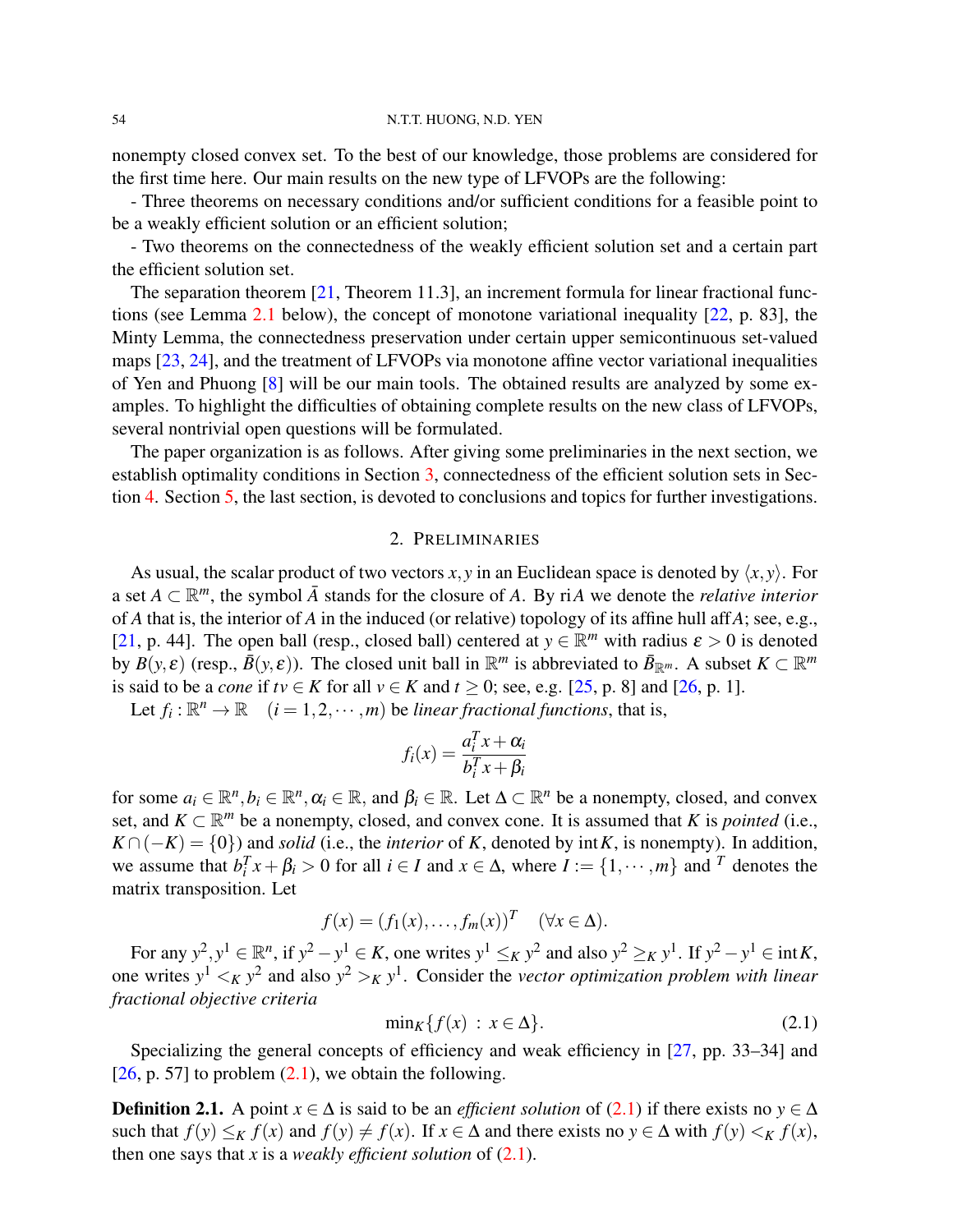The *efficient solution set* and the *weakly efficient solution set* of [\(2.1\)](#page-1-0) are denoted, respectively, by *E* and  $E^w$ .

Linear fractional functions have remarkable properties; see, e.g., [\[5\]](#page-11-4) and [\[28,](#page-12-22) pp. 144–145]. The next lemma will be very useful for our study of  $(2.1)$ .

# <span id="page-2-0"></span>Lemma 2.1. *The equality*

<span id="page-2-1"></span>
$$
f_i(y) - f_i(x) = \frac{b_i^T x + \beta_i}{b_i^T y + \beta_i} \times \frac{[(b_i^T x + \beta_i)a_i^T - (a_i^T x + \alpha_i)b_i^T](y - x)}{(b_i^T x + \beta_i)^2}
$$
(2.2)

*holds for any x, y*  $\in \Delta$  *and i*  $\in I$ *.* 

*Proof.* Let  $x, y \in \Delta$  and  $i \in I$  be given arbitrarily. We have

$$
f_i(y) - f_i(x) = \frac{a_i^T y + \alpha_i}{b_i^T y + \beta_i} - \frac{a_i^T x + \alpha_i}{b_i^T x + \beta_i}
$$
  
\n
$$
= \frac{b_i^T x + \beta_i}{b_i^T y + \beta_i} \times \frac{(a_i^T y + \alpha_i)(b_i^T x + \beta_i) - (a_i^T x + \alpha_i)(b_i^T y + \beta_i)}{(b_i^T x + \beta_i)^2}
$$
  
\n
$$
= \frac{b_i^T x + \beta_i}{b_i^T y + \beta_i} \times \frac{a_i^T (y - x)(b_i^T x + \beta_i) - b_i^T (y - x)(a_i^T x + \alpha_i)}{(b_i^T x + \beta_i)^2},
$$

where the third equality follows from the identity

$$
(a_i^T y + \alpha_i)(b_i^T x + \beta_i) - (a_i^T x + \alpha_i)(b_i^T y + \beta_i)
$$
  
=  $[a_i^T (y - x)(b_i^T x + \beta_i) + (a_i^T x + \alpha_i)(b_i^T x + \beta_i)]$   
-  $[b_i^T (y - x)(a_i^T x + \alpha_i) + (b_i^T x + \beta_i)(a_i^T x + \alpha_i)]$ 

and an obvious cancellation. So, equality [\(2.2\)](#page-2-1) is valid.  $\square$ 

Several useful facts about convex cones in Euclidean spaces can be presented in a unified form in the forthcoming lemma, whose proof is given for convenience of the reader. Note that *each assertion of the lemma is given under a minimal set of assumptions*.

<span id="page-2-3"></span>**Lemma 2.2.** Let  $K \subset \mathbb{R}^m$  be a nonempty convex cone, and let  $K^* := \{v^* \in \mathbb{R}^m : \langle v^*, v \rangle \ge 0 \,\,\forall v \in K^* \}$ *K*} *be its positive dual cone. The following assertions are valid:*

(a1) *If K is closed, then*  $int K^* = \{y^* \in \mathbb{R}^m : \langle y^*, v \rangle > 0 \ \forall v \in K \setminus \{0\} \}.$ 

- (a2) If K is closed and pointed, then  $int K^*$  is nonempty.
- (a3) *If* int*K is nonempty, then K*<sup>∗</sup> *is pointed.*
- (a4) *If* int*K* is nonempty and *K* is closed then, for any  $v^0 \in \text{int } K$ , the set

<span id="page-2-2"></span>
$$
\Lambda := \left\{ \xi \in K^* : \langle \xi, v^0 \rangle = 1 \right\} \tag{2.3}
$$

*is convex, compact, and for every*  $v^* \in K^* \setminus \{0\}$  *there exists a unique t* > 0 *such that*  $tv^* \in \Lambda$  *(thus, K<sup>∗</sup> has a compact base).* 

(a5) If K is closed and pointed then, for any  $\xi^0 \in \text{int}K^*$ , the set

$$
B:=\left\{u\in K:\,\langle \xi^0,u\rangle=1\right\}
$$

*is convex, compact, and for every*  $v \in K \setminus \{0\}$  *there exists a unique t* > 0 *such that tv*  $\in$  *B (thus, K has a compact base).*

(a6) *If*  $\xi \in K^* \setminus \{0\}$ *, then*  $\langle \xi, v \rangle > 0$  *for all v*  $\in$  int*K*.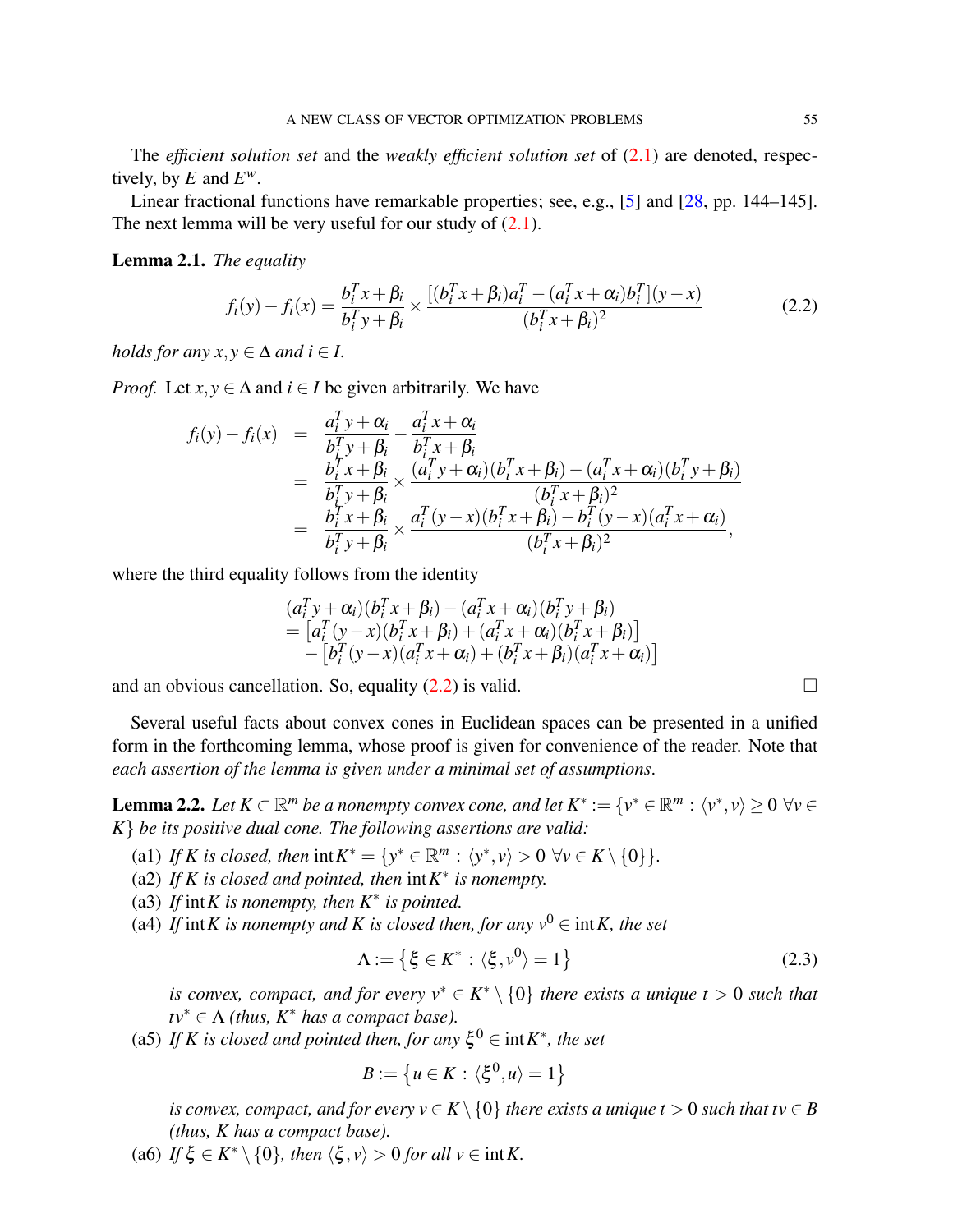#### 56 N.T.T. HUONG, N.D. YEN

*Proof.* (a1) Suppose that the convex cone *K* is closed. If  $\xi \in \text{int } K^*$ , then there exists  $\varepsilon > 0$ such that  $\xi + \varepsilon \bar{B}_{\mathbb{R}^m} \subset K^*$ . So, for any  $v \in K \setminus \{0\}$ , one has  $\langle \xi + \varepsilon z, v \rangle \ge 0$  for all  $z \in \bar{B}_{\mathbb{R}^m}$ . This implies that

$$
0 \leq \inf_{z \in \bar{\mathcal{B}}_{\mathbb{R}^m}} \langle \xi + \varepsilon z, v \rangle = \langle \xi, v \rangle + \varepsilon \inf_{z \in \bar{\mathcal{B}}_{\mathbb{R}^m}} \langle z, v \rangle = \langle \xi, v \rangle - \varepsilon ||v||.
$$

It follows that  $\langle \xi, v \rangle \ge \varepsilon ||v|| > 0$ . Thus,

<span id="page-3-0"></span>
$$
int K^* \subset \{y^* \in \mathbb{R}^m : \langle y^*, v \rangle > 0 \,\,\forall v \in K \setminus \{0\}\}.
$$

Now, let  $\xi$  be a vector from the set on the right-hand-side of [\(2.4\)](#page-3-0). Put  $K_1 = K \cap \{v : ||v|| = 1\}$ . Clearly,  $K_1$  is compact and one has  $\langle \xi, v \rangle > 0$  for every  $v \in K_1$ . For each  $v \in K_1$ , there exist  $\varepsilon$ <sup>*v*</sup>  $>$  0 and an open neighborhood  $U$ <sup>*v*</sup> of *v* in the induced topology of  $K$ <sup>1</sup> such that

<span id="page-3-2"></span>
$$
\langle \xi', v' \rangle > 0 \quad \forall \xi' \in B(\xi, \varepsilon_v), \ \forall v' \in U_v. \tag{2.5}
$$

Sine  $K_1 = \cup$ *v*∈*K*<sup>1</sup>  $U(v)$  and  $K_1$  is compact, there exist  $v^1, v^2, \ldots, v^k \in K_1$  such that

<span id="page-3-1"></span>
$$
K_1 = \bigcup_{i=1}^{k} U(v^i).
$$
 (2.6)

Set  $\varepsilon = \min{\{\varepsilon_{\nu^1}, \dots, \varepsilon_{\nu^k}\}}$ . For every  $\xi' \in B(\xi, \varepsilon)$  and  $\nu \in K_1$ , by [\(2.6\)](#page-3-1) we can find an index  $i \in \{1, 2, ..., k\}$  such that  $v \in U(v^i)$ . So, by [\(2.5\)](#page-3-2) we have  $\langle \xi', v \rangle > 0$ . Therefore,

<span id="page-3-3"></span>
$$
\langle \xi', v \rangle > 0 \quad \forall \xi' \in B(\xi, \varepsilon), \ \forall v \in K_1. \tag{2.7}
$$

Take any  $\xi' \in B(\xi, \varepsilon)$  and  $w \in K$ . If  $w = 0$ , then  $\langle \xi', w \rangle = 0$ . If  $w \neq 0$ , then  $\frac{w}{\|w\|} \in K_1$ . By [\(2.7\)](#page-3-3),  $\langle \xi', \frac{w}{\|w\|}$  $\frac{w}{\|w\|}\rangle > 0$ . So,  $\langle \xi', w \rangle > 0$ . Thus,  $\langle \xi', w \rangle \ge 0$  for every  $w \in K$ . This means that  $\xi' \in K^*$ . Since the last inclusion holds for every  $\xi' \in B(\xi, \varepsilon)$ , we have  $\xi \in \text{int}K^*$ . Hence, the reverse of the inclusion [\(2.4\)](#page-3-0) is valid. Our assertion has been proved.

(a2) Suppose that *K* is closed and pointed. As  $K^*$  is a nonempty convex subset of  $\mathbb{R}^m$ ,  $\text{ri } K^* \neq \emptyset$  (see [\[21,](#page-12-15) Theorem 6.2]). If dim(aff*K*<sup>\*</sup>) = *m*, then  $\text{int } K^* = \text{ri } K^*$ . So,  $\text{int } K^* \neq \emptyset$ . If  $\dim(\text{aff } K^*) < m$ , then the linear subspace  $(\text{aff } K^*)^{\perp} := \{y \in \mathbb{R}^m : \langle y^*, y \rangle = 0 \ \forall y^* \in K^*\}\$ is nontrivial. Taking any  $y \in (\text{aff } K^*)^{\perp} \setminus \{0\}$ , we have  $y \in (K^*)^*$  and  $-y \in (K^*)^*$ . Since *K* is a nonempty convex cone, by [\[21,](#page-12-15) Theorem 14.1] we have  $(K^*)^* = K$ . Thus, the fact  $y \in K \cap (-K)$ contradicts the pointedness of *K*. Hence, we must have  $int K^* \neq \emptyset$ .

(a3) Suppose that int K is nonempty. If  $K^*$  is not pointed, then there exists a nonzero vector *v*<sup>\*</sup> ∈ *K*<sup>\*</sup> ∩ (−*K*<sup>\*</sup>). Take any *v*<sup>0</sup> ∈ int*K* and let  $\varepsilon > 0$  be such that  $B(v^0, \varepsilon) \subset K$ . Then, for every  $u \in \bar{B}_{\mathbb{R}^m}$  we have  $\langle v^*, v^0 + \varepsilon u \rangle \ge 0$  and  $\langle -v^*, v^0 + \varepsilon u \rangle \ge 0$ . This implies that  $\langle v^*, v^0 + \varepsilon u \rangle = 0$ for all  $u \in \bar{B}_{\mathbb{R}^m}$ . Taking supremum of the left-hand-side of the last equality w.r.t.  $u \in \bar{B}_{\mathbb{R}^m}$  yields  $\langle v^*, v^0 \rangle + \varepsilon \|v^*\| = 0$ . We have arrived at a contradiction, because  $\langle v^*, v^0 \rangle \ge 0$  and  $\varepsilon \|v^*\| > 0$ .

(a4) Suppose that int*K* is nonempty and *K* is closed. As *K* is a nonempty convex cone, by [\[21,](#page-12-15) Theorem 14.1] one has  $K = (K^*)^*$ . Then, applying the assertion (a1) for  $K^*$  instead of K, we get int  $K = \{v \in K : \langle v^*, v \rangle > 0 \,\,\forall v^* \in K^* \setminus \{0\}\}\.$  So, given any  $v^0 \in \text{int } K$ , we have  $\langle v^*, v^0 \rangle > 0$ for all  $v^* \in K^* \setminus \{0\}$ . Hence, for every  $v^* \in K^* \setminus \{0\}$ , putting  $t = \frac{1}{\sqrt{2\pi}}$  $\frac{1}{\langle v^*, v^0 \rangle}$ , we have  $t > 0$  and  $\langle tv^*, v^0 \rangle = 1$ . So  $tv^* \in \Lambda$ , where  $\Lambda$  is given by [\(2.3\)](#page-2-2). The fact that  $t > 0$  is uniquely defined for every  $v^* \in K^* \setminus \{0\}$  by the condition  $tv^* \in \Lambda$  is obvious. It is also clear that the set  $\Lambda$  is closed and convex. If  $\Lambda$  is bounded, then  $\Lambda$  is compact. The case where  $\Lambda$  is unbounded is excluded.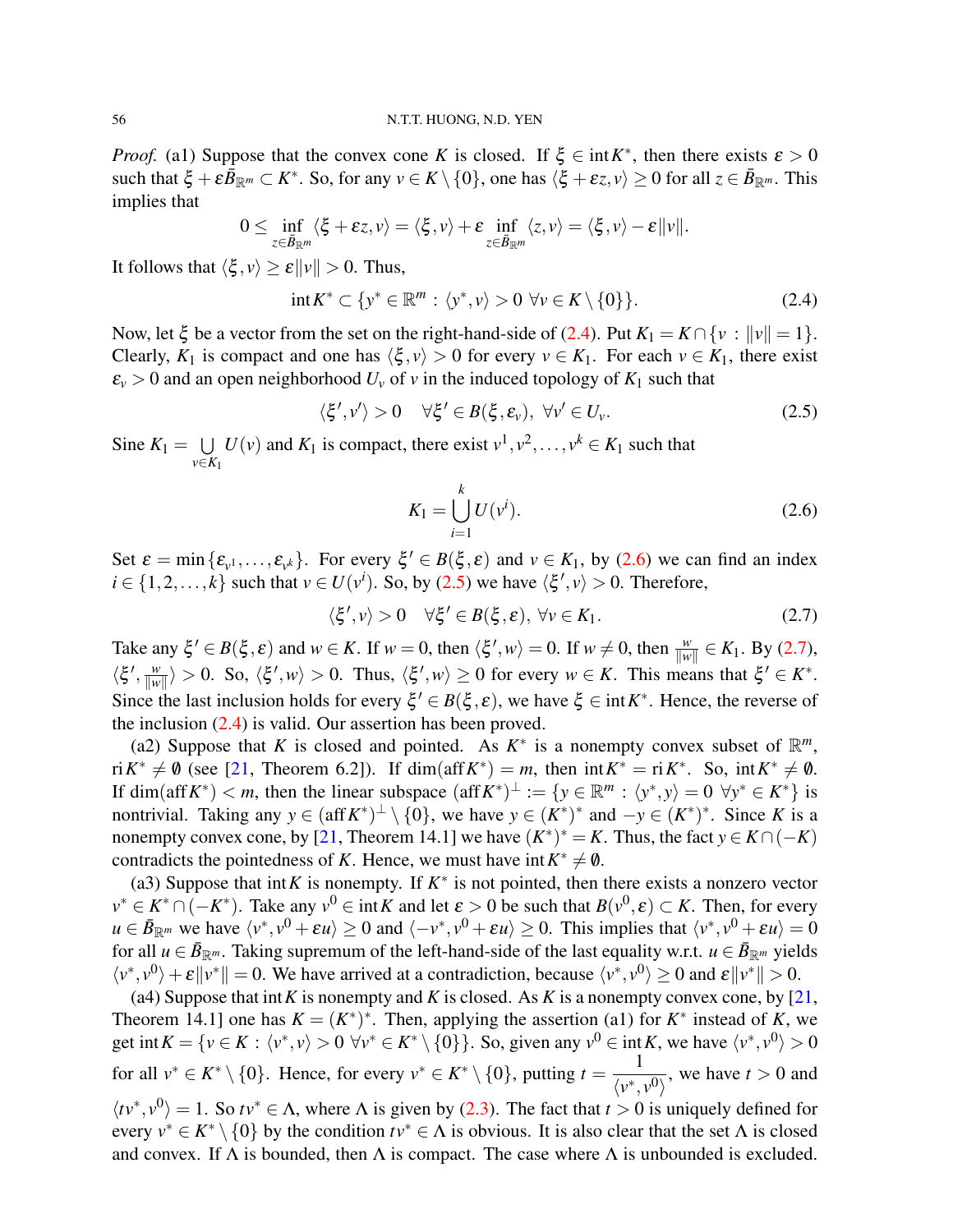Indeed, if  $\Lambda$  is unbounded, then the *recession cone*  $0^+\Lambda$  of  $\Lambda$  (see [\[21,](#page-12-15) p. 61] for the definition of recession cone) is nontrivial by [\[21,](#page-12-15) Theorem 8.4]. Thus, there exists some  $\eta \in 0^+ \Lambda \setminus \{0\}$ . Let  $\bar{\xi} \in \Lambda$  be chosen arbitrarily. Since  $\bar{\xi} + t\eta \in \Lambda$  for all  $t > 0$ , we have  $\langle \bar{\xi} + t\eta, v^0 \rangle = 1$  for all  $t > 0$ . This yields

<span id="page-4-1"></span>
$$
\langle \eta, v^0 \rangle = 0. \tag{2.8}
$$

As  $\bar{\xi} + t\eta \in \Lambda \subset K^*$  for all  $t > 0$ , we have  $\frac{1}{t}\bar{\xi} + \eta \in K^*$  for every  $t > 0$ . Passing the lefthand-side of the last inclusion to the limit as  $t \to +\infty$ , we get  $\eta \in K^*$  by the closedness of  $K^*$ . Then, [\(2.8\)](#page-4-1) contradicts the property that  $\langle v^*, v^0 \rangle > 0$  for all  $v^* \in K^* \setminus \{0\}.$ 

(a5) Suppose that *K* is closed and pointed. By the assertion (a2),  $int K^* \neq \emptyset$ . Since *K* is a nonempty closed convex cone, according to [\[21,](#page-12-15) Theorem 14.1], we have  $K = (K^*)^*$ . Then, the desired conclusion follows from applying the assertion (a4) to the nonempty closed convex *K* ∗ whose interior is nonempty.

(a6) Let  $\xi \in K^* \setminus \{0\}$  and  $v \in \text{int } K$  be given arbitrarily. Choose  $\varepsilon > 0$  as small as  $\overline{B}(v, \varepsilon) \subset K$ . Then we have  $\langle \xi, v+\varepsilon z \rangle \ge 0$  for every  $z \in \overline{B}_{\mathbb{R}^m}$ . This implies that

$$
0\leq \inf_{z\in \bar{\mathcal{B}}_{\mathbb{R}^m}}\langle \xi,\nu+\varepsilon z\rangle=\langle \xi,\nu\rangle+\varepsilon\inf_{z\in \bar{\mathcal{B}}_{\mathbb{R}^m}}\langle \xi,z\rangle=\langle \xi,\nu\rangle-\varepsilon\|\xi\|.
$$

So, we get  $\langle \xi, v \rangle \ge \varepsilon ||\xi|| > 0$ , as desired.

## 3. OPTIMALITY CONDITIONS

<span id="page-4-0"></span>To obtain optimality conditions for problem [\(2.1\)](#page-1-0), we fix an arbitrary vector  $v^0 \in \text{int } K$  and define the set  $\Lambda$  by [\(2.3\)](#page-2-2). By the assumptions made on *K* and the assertion (a4) in Lemma [2.2,](#page-2-3)  $\Lambda$  is a convex and compact base of  $K^*$ . Observe that  $\text{ri } \Lambda = \Lambda \cap \text{int } K^*$ .

<span id="page-4-5"></span>**Theorem 3.1.** *(Necessary Condition for the Weak Efficiency) If*  $x \in \Delta$ *. If*  $x \in E^w$ *, then there exists*  $\xi = (\xi_1, \ldots, \xi_m) \in \Lambda$  *such that* 

<span id="page-4-4"></span>
$$
\left\langle \sum_{i=1}^{m} \left[ \xi_i \frac{(b_i^T x + \beta_i) a_i - (a_i^T x + \alpha_i) b_i}{(b_i^T x + \beta_i)^2} \right], y - x \right\rangle \ge 0 \quad \forall y \in \Delta.
$$
 (3.1)

*Proof.* By Lemma [2.1,](#page-2-0) for any  $x, y \in \Delta$ , one has

<span id="page-4-2"></span>
$$
f(y) - f(x) = \begin{bmatrix} \frac{b_1^T x + \beta_1}{b_1^T y + \beta_1} \times \frac{[(b_1^T x + \beta_1)a_1^T - (a_1^T x + \alpha_1)b_1^T](y - x)}{(b_1^T x + \beta_1)^2} \\ \vdots \\ \frac{b_m^T x + \beta_m}{b_m^T y + \beta_m} \times \frac{[(b_m^T x + \beta_m)a_m^T - (a_m^T x + \alpha_m)b_m^T](y - x)}{(b_m^T x + \beta_m)^2} \end{bmatrix} .
$$
 (3.2)

Consider the  $m \times n$  matrix

<span id="page-4-3"></span>
$$
Q_{x} := \begin{bmatrix} \frac{(b_1^T x + \beta_1)a_1^T - (a_1^T x + \alpha_1)b_1^T}{(b_1^T x + \beta_1)^2} \\ \vdots \\ \frac{(b_m^T x + \beta_m)a_m^T - (a_m^T x + \alpha_m)b_m^T}{(b_m^T x + \beta_m)^2} \end{bmatrix} .
$$
 (3.3)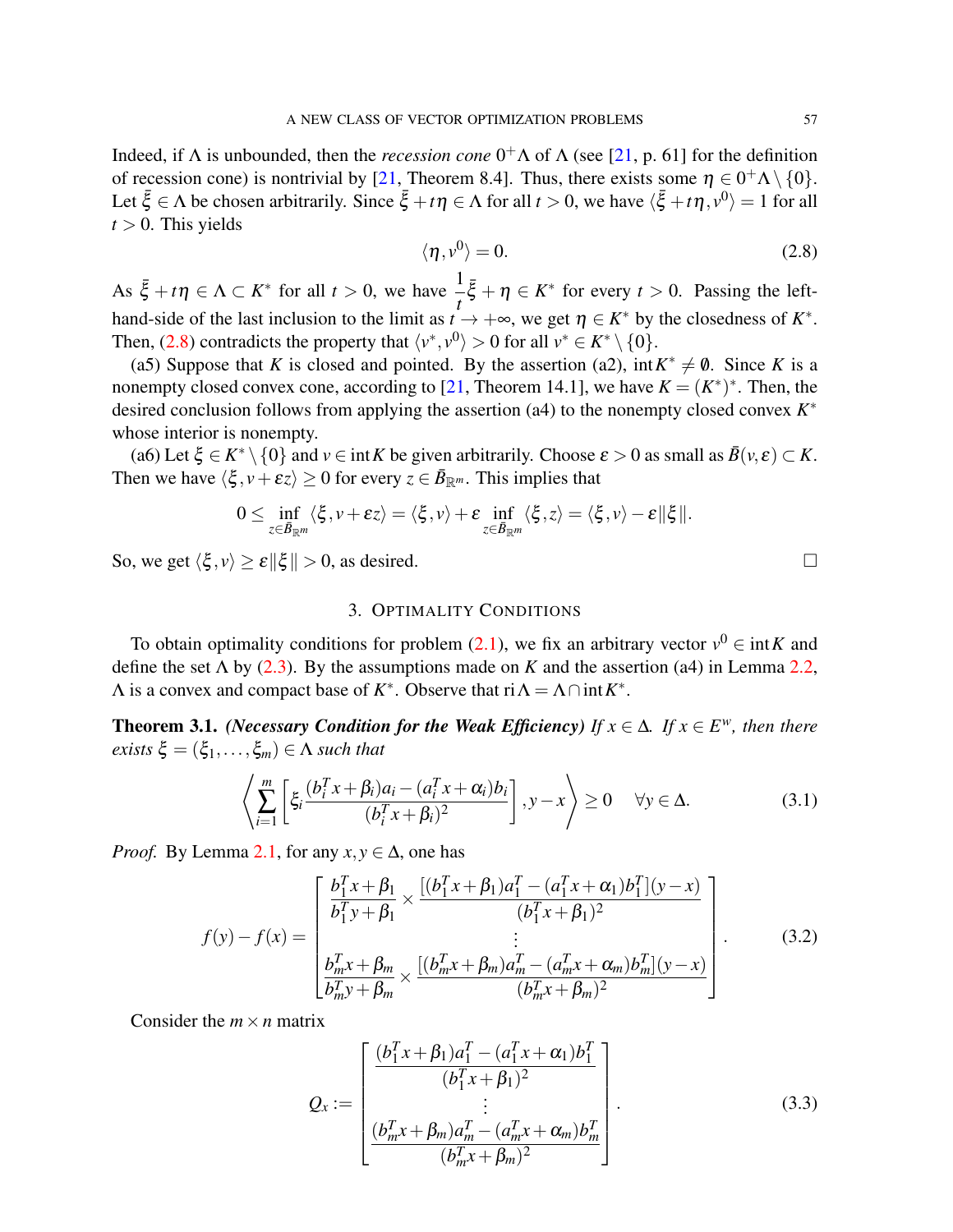To prove the theorem, we first show that if  $x \in E^w$ , then

<span id="page-5-0"></span>
$$
Q_x(\Delta - x) \cap (-\operatorname{int} K) = \emptyset, \tag{3.4}
$$

where and  $Q_x(\Delta - x) = \{Q_x(y - x) : y \in \Delta\}$ . Suppose, on the contrary, that  $x \in E^w$  but [\(3.4\)](#page-5-0) does not hold. Then there exists  $z \in \Delta$  such that  $Q_x(z-x) \in -\mathrm{int}K$ . For each  $t \in (0,1)$ , we define  $y_t = (1-t)x + tz$ . By the convexity of  $\Delta$ , we have  $y_t \in \Delta$ . Substituting  $y_t$  for *y* in [\(3.2\)](#page-4-2) and dividing both sides of the obtained equality by *t*, one obtains

<span id="page-5-1"></span>
$$
\frac{f(y_t) - f(x)}{t} = \begin{bmatrix} \frac{b_1^T x + \beta_1}{b_1^T y_t + \beta_1} \times \frac{[(b_1^T x + \beta_1)a_1^T - (a_1^T x + \alpha_1)b_1^T](z - x)}{(b_1^T x + \beta_1)^2} \\ \vdots \\ \frac{b_m^T x + \beta_m}{b_m^T y_t + \beta_m} \times \frac{[(b_m^T x + \beta_m)a_m^T - (a_m^T x + \alpha_m)b_m^T](z - x)}{(b_m^T x + \beta_m)^2} \end{bmatrix} . \tag{3.5}
$$

Since  $y_t = x + t(z - x)$  converges to *x* as *t* tends to 0, we have

$$
\lim_{t \to 0} \frac{b_i^T x + \beta_i}{b_i^T y_t + \beta_i} = 1 \quad (\forall i \in I).
$$

Hence, the vector on the right-hand side of [\(3.5\)](#page-5-1) converges to  $Q_x(z-x)$  as *t* tends to 0. So, recalling that  $Q_x(z-x) \in -\mathrm{int} K$ , we can infer by [\(3.5\)](#page-5-1) that there exists  $\delta \in (0,1)$  such that

$$
\frac{f(y_t)-f(x)}{t}\in -\mathrm{int}K,\quad \forall t\in (0,\delta).
$$

Then, as int*K* is a cone, inequality  $f(y_t) < K f(x)$  holds for all  $t \in (0, \delta)$ . This is impossible because  $x \in E^w$ . We have thus established [\(3.4\)](#page-5-0).

Since  $Q_x$  is an  $m \times n$  matrix (see [\(3.3\)](#page-4-3)) and  $\Delta$  is a convex set by our assumption,  $Q_x(\Delta - x)$  is a nonempty convex subset of  $\mathbb{R}^m$ . (Note that  $0 \in Q_x(\Delta - x)$ .) So, thanks to [\(3.4\)](#page-5-0), we can apply the separation theorem [\[21,](#page-12-15) Theorem 11.3] to find a vector  $\eta \in \mathbb{R}^m \setminus \{0\}$  such that

<span id="page-5-2"></span>
$$
\langle \eta, u \rangle \ge \langle \eta, w \rangle \quad (\forall u \in Q_x(\Delta - x), \ \forall w \in -\mathrm{int} K). \tag{3.6}
$$

From [\(3.6\)](#page-5-2), we can deduce that  $\eta \in K^* \setminus \{0\}$ . Then, as  $\Lambda$  is a base of  $K^*$ , there exists  $t > 0$  such that  $\xi := t\eta$  belongs to  $\Lambda$ . Invoking [\(3.6\)](#page-5-2), we can easily show that

$$
\langle \xi, u \rangle \geq 0 \quad \forall u \in Q_x(\Delta - x).
$$

Therefore,

<span id="page-5-3"></span>
$$
\langle Q_x^T \xi, y - x \rangle \ge 0 \quad \forall y \in \Delta. \tag{3.7}
$$

Let  $\xi = (\xi_1, \ldots, \xi_m)$ . Combining [\(3.7\)](#page-5-3) with [\(3.3\)](#page-4-3) establishes [\(3.1\)](#page-4-4) and completes the proof.  $\Box$ 

Setting

<span id="page-5-5"></span>
$$
F_{\xi}(x) = \sum_{i=1}^{m} \left[ \xi_i \frac{(b_i^T x + \beta_i) a_i - (a_i^T x + \alpha_i) b_i}{(b_i^T x + \beta_i)^2} \right]
$$
(3.8)

for all  $x \in \Delta$  and  $\xi \in \Lambda$ , we can consider the following parametric *variational inequality* of the Stampacchia type [\[22,](#page-12-16) p. 13] defined by  $F_{\xi}$  and  $\Delta$ , where  $\xi \in \Lambda$  plays the role of a parameter: *Find*  $x \in \Delta$  *such that* 

<span id="page-5-4"></span>
$$
\langle F_{\xi}(x), y - x \rangle \ge 0, \quad \forall y \in \Delta. \tag{3.9}
$$

The solution set of [\(3.9\)](#page-5-4) is denoted by  $S(\xi)$ .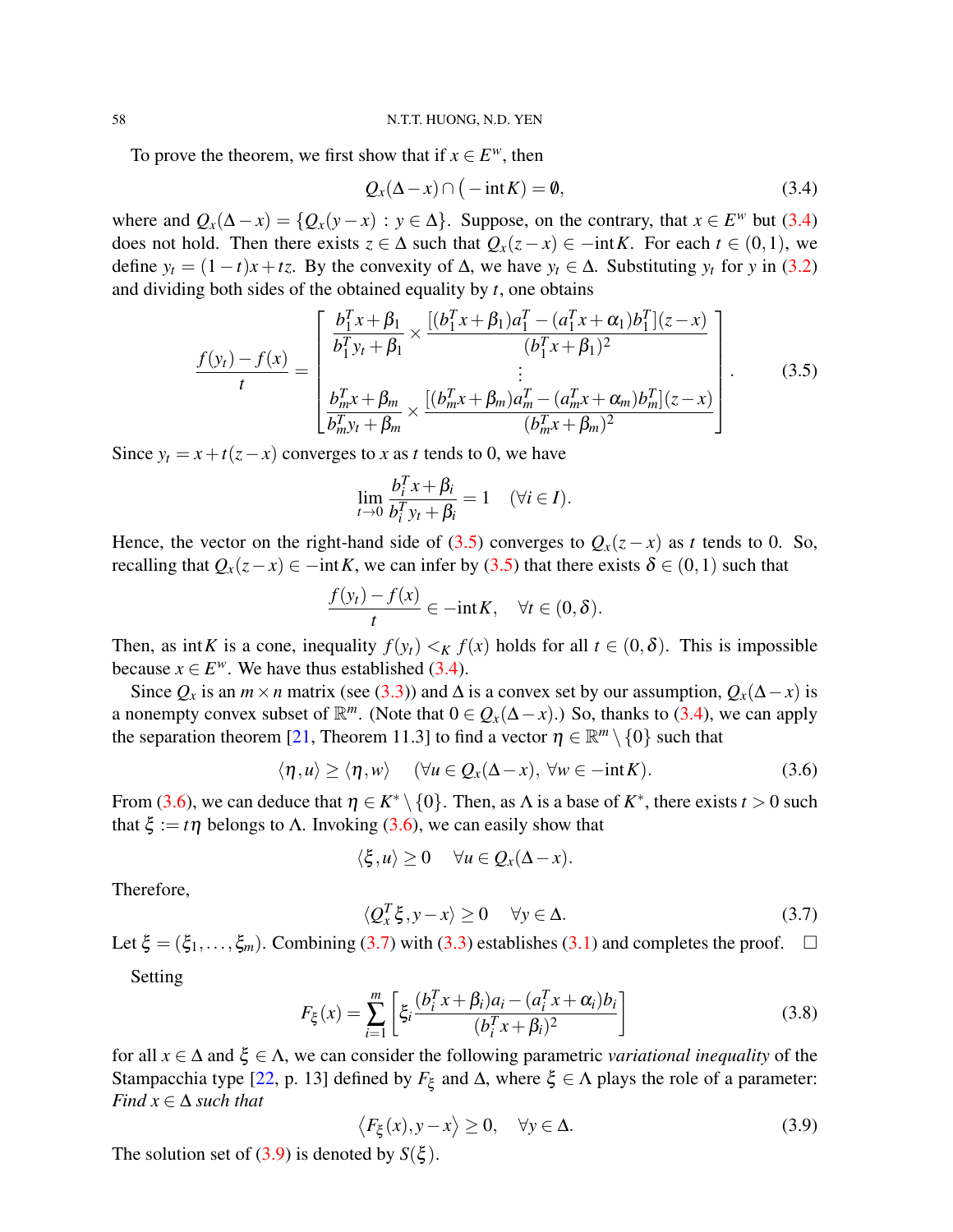**Remark [3.1](#page-4-5).** Theorem 3.1 can be reformulated equivalently as follows: *If*  $x \in E^w$ *, then x is a solution of the* [\(3.9\)](#page-5-4) *for some*  $\xi \in \Lambda$ . So, *the union*  $\bigcup_{\xi \in \Lambda} S(\xi)$  *contains the set*  $E^w$ .

Let us show that the necessary condition for the weak efficiency given by Theorem [3.1](#page-4-5) is also a sufficient one, provided that *K* has a special form or all the functions  $f_i(x)$ ,  $i \in I$ , are affine. As usual,  $\mathbb{R}^m_+$  stands for the nonnegative orthant in  $\mathbb{R}^m$ , and  $f_i(x) = \frac{a_i^T x + a_i^T x}{b_i^T x + a_i^T x}$  $b_i^T x + \beta_i$ ,  $i \in I$ , is said to be an *affine function* if  $b_i = 0$  and  $\beta_i = 1$ .

<span id="page-6-3"></span>**Theorem 3.2.** *(Sufficient Conditions for the Weak Efficiency) Let*  $x \in \Delta$ *. If either*  $K = \mathbb{R}^m_+$  *or f*<sub>*i*</sub>(*x*) *is an affine function for every <i>i* ∈ *I*, *and there exists a vector*  $\xi = (\xi_1, \dots, \xi_m) \in \Lambda$  *such that* [\(3.1\)](#page-4-4) *holds, then*  $x \in E^w$ *.* 

*Proof.* Assume that  $x \in \Delta$  and there exists a vector  $\xi = (\xi_1, \ldots, \xi_m) \in \Lambda$  such that [\(3.1\)](#page-4-4) holds. Since  $(3.1)$  can be rewritten equivalently as  $(3.7)$ , we have

<span id="page-6-0"></span>
$$
\langle \xi, Q_x(y-x) \rangle \ge 0 \quad \forall y \in \Delta. \tag{3.10}
$$

The property  $\xi \in K^* \setminus \{0\}$  yields  $\langle \xi, v \rangle > 0$  for all  $v \in \text{int } K$  (see the assertion (a6) in Lemma [2.2\)](#page-2-3). Hence, if there is some  $y \in \Delta$  with  $Q_x(y-x) \in -\mathrm{int} K$ , then one has  $\langle \xi, Q_x(y-x) \rangle < 0$ , wihch contrary to  $(3.10)$ . Therefore, relation  $(3.4)$  must hold.

Arguing by contradiction, suppose that  $x \notin E^w$ . Then, we could find some  $z \in \Delta$  such that  $f(z) \leq K f(x)$ , i.e.,

<span id="page-6-1"></span>
$$
f(z) - f(x) \in -\text{int}K. \tag{3.11}
$$

By Lemma [2.1,](#page-2-0) we have the equality [\(3.2\)](#page-4-2) for any  $y \in \Delta$ . Substituting *z* for *y* in (3.2), we obtain

<span id="page-6-2"></span>
$$
f(z) - f(x) = \begin{bmatrix} \frac{b_1^T x + \beta_1}{b_1^T z + \beta_1} \times \frac{[(b_1^T x + \beta_1)a_1^T - (a_1^T x + \alpha_1)b_1^T](z - x)}{(b_1^T x + \beta_1)^2} \\ \vdots \\ \frac{b_m^T x + \beta_m}{b_m^T z + \beta_m} \times \frac{[(b_m^T x + \beta_m)a_m^T - (a_m^T x + \alpha_m)b_m^T](z - x)}{(b_m^T x + \beta_m)^2} \end{bmatrix} .
$$
 (3.12)

CASE 1:  $K = \mathbb{R}^m_+$ . In this case, [\(3.11\)](#page-6-1) means that  $f_i(z) - f_i(x) < 0$  for all  $i \in I$ . Hence, using [\(3.12\)](#page-6-2) and the condition  $b_i^T y + \beta_i > 0$  for all  $i \in I$  and  $y \in \Delta$ , we have

$$
Q_x(z-x) = \begin{bmatrix} \frac{[(b_1^T x + \beta_1)a_1^T - (a_1^T x + \alpha_1)b_1^T](z-x)}{(b_1^T x + \beta_1)^2} \\ \vdots \\ \frac{[(b_m^T x + \beta_m)a_m^T - (a_m^T x + \alpha_m)b_m^T](z-x)}{(b_m^T x + \beta_m)^2} \end{bmatrix} \in -\text{int } \mathbb{R}^m_+.
$$

But this contradicts [\(3.4\)](#page-5-0). We have thus proved that  $x \in E^w$ .

CASE 2: *f<sub>i</sub>*(*x*) *is an affine function for every*  $i \in I$ . In this case,  $b_i^T x + \beta_i = 1$  for any  $i \in I$  and  $x \in \Delta$ . So, combining [\(3.12\)](#page-6-2) with [\(3.3\)](#page-4-3) yields

<span id="page-6-4"></span>
$$
f(z) - f(x) = \begin{bmatrix} [(b_1^T x + \beta_1)a_1^T - (a_1^T x + \alpha_1)b_1^T](z - x) \\ \vdots \\ (b_m^T x + \beta_m)a_m^T - (a_m^T x + \alpha_m)b_m^T](z - x) \end{bmatrix} = Q_x(z - x).
$$
 (3.13)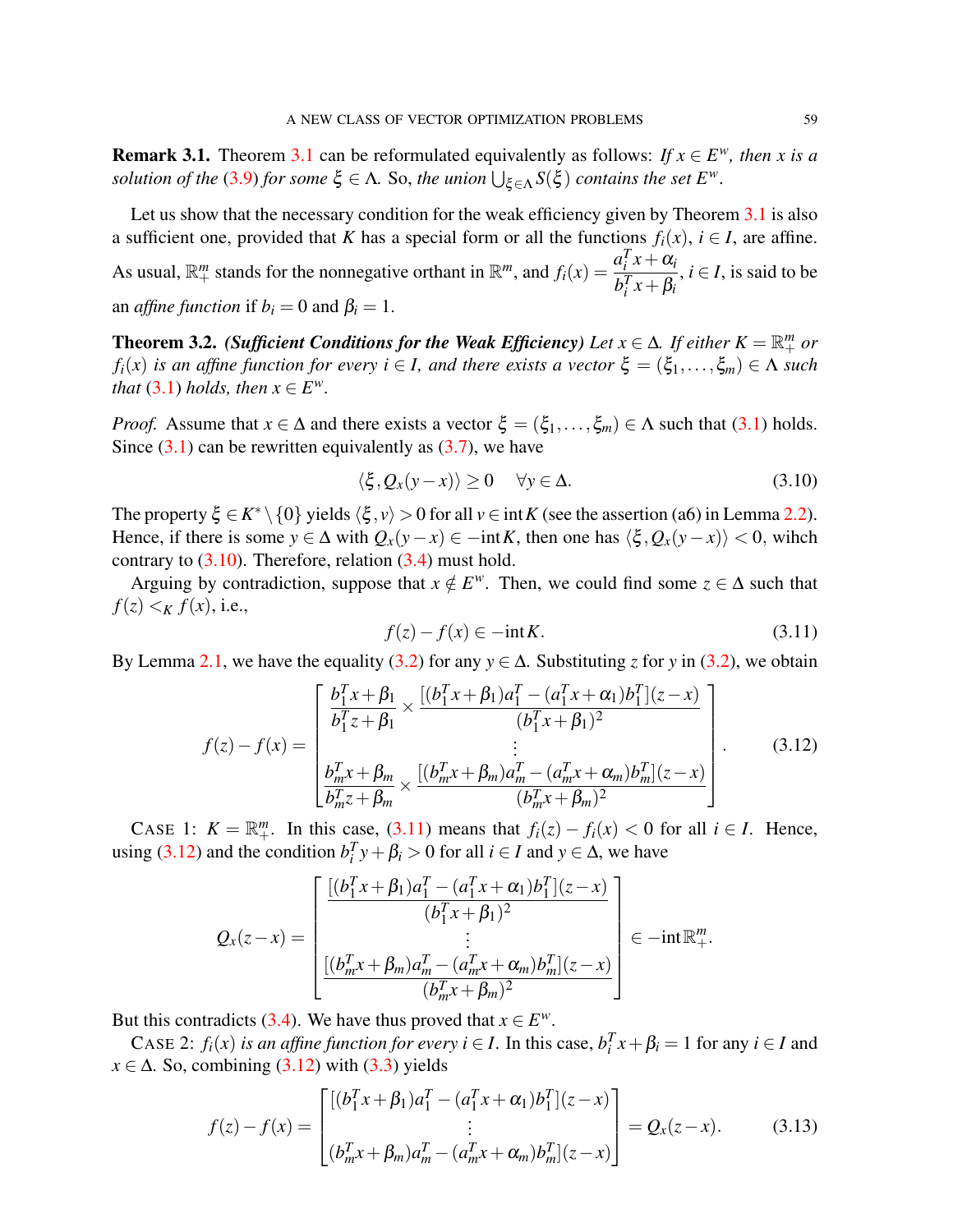Therefore, by [\(3.11\)](#page-6-1), we obtain  $Q_x(z-x) \in -\text{int } K$ . Since this contradicts [\(3.4\)](#page-5-0), we have proved that  $x \in E^w$ . *<sup>w</sup>*.

As  $E \subset E^w$ , Theorem [3.1](#page-4-5) also gives a necessary condition for the efficiency.

<span id="page-7-2"></span>**Theorem 3.3.** *(Sufficient Conditions for the Efficiency) Let*  $x \in \Delta$ *. If either*  $K = \mathbb{R}^m_+$  *or f<sub>i</sub>*(*x*) *is an affine function for every i*  $\in$  *I, and there exists a vector*  $\xi = (\xi_1, \ldots, \xi_m) \in \text{ri } \Lambda$  *such that* [\(3.1\)](#page-4-4) *holds, then*  $x \in E$ .

*Proof.* Suppose that  $x \in \Delta$  and there exists a vector  $\xi = (\xi_1, \ldots, \xi_m) \in \text{ri}\,\Lambda$  such that [\(3.1\)](#page-4-4) holds. Repeating the first argument of the proof of Theorem [3.2,](#page-6-3) we get [\(3.10\)](#page-6-0).

Firstly, consider the case where  $K = \mathbb{R}^m_+$ . In this situation, we have  $\xi_i > 0$  for all  $i \in I$ . If *x* ∉ *E*, then there exits  $z \in \Delta$  such that  $f(z) \leq_K f(x)$  and  $f(z) \neq f(x)$ , i.e.,

<span id="page-7-0"></span>
$$
f(z) - f(x) \in -\mathbb{R}_+^m \setminus \{0\}.
$$
\n
$$
(3.14)
$$

Similarly as it was done in the proof of Theorem [3.2,](#page-6-3) we can show that equality  $(3.12)$  holds. By [\(3.14\)](#page-7-0),  $f_i(z) - f_i(x) \le 0$  for all  $i \in I$  and at least one inequality must be strict. From [\(3.12\)](#page-6-2) and the condition  $b_i^T y + \beta_i > 0$  for all  $i \in I$  and  $y \in \Delta$ , it follows that

$$
Q_x(z-x) = \begin{bmatrix} \frac{[(b_1^T x + \beta_1)a_1^T - (a_1^T x + \alpha_1)b_1^T](z-x)}{(b_1^T x + \beta_1)^2} \\ \vdots \\ \frac{[(b_m^T x + \beta_m)a_m^T - (a_m^T x + \alpha_m)b_m^T](z-x)}{(b_m^T x + \beta_m)^2} \end{bmatrix} \in -\mathbb{R}_+^m \setminus \{0\}.
$$

As  $\xi_i > 0$  for all  $i \in I$ , this implies that  $\langle \xi, Q_x(z-x) \rangle < 0$ . We have arrived at a contradiction, because  $\langle \xi, Q_x(z-x) \rangle \ge 0$  by [\(3.10\)](#page-6-0). So, we must have  $x \in E$ .

Secondly, consider the case where  $f_i(x)$  is an affine function for every  $i \in I$ . If  $x \notin E$ , then we can find some  $z \in \Delta$  such that

<span id="page-7-1"></span>
$$
f(z) - f(x) \in -K \setminus \{0\}.
$$
\n(3.15)

Substituting *z* for *y* in [\(3.2\)](#page-4-2), we obtain [\(3.12\)](#page-6-2). As  $b_1^T$  $I_1^T x + \beta_1 = 1$  for any  $i \in I$  and  $x \in \Delta$ , from [\(3.12\)](#page-6-2) and [\(3.3\)](#page-4-3), we obtain [\(3.13\)](#page-6-4). Then, [\(3.15\)](#page-7-1) implies that  $Q_x(z-x) \in -K \setminus \{0\}$ . Recalling that  $\xi \in \text{ri}\,\Lambda$ , from this we can deduce that  $\langle \xi, Q_x(z-x) \rangle < 0$ , contradicting [\(3.10\)](#page-6-0). Thus, we have shown that  $x \in E$ .

<span id="page-7-3"></span>Remark 3.2. The sufficient condition for the efficiency provided by Theorem [3.3](#page-7-2) is not a sufficient one. To justify this observation, choose  $n = m = 2$ ,  $\Delta = \bar{B}(0, 1) := \{x \in \mathbb{R}^2 : ||x|| \le 1\}$ ,  $K = \mathbb{R}^2_+$ ,  $f_i(x) = x_i$  for all  $x = (x_1, x_2) \in \mathbb{R}^2$ , and  $i \in I = \{1, 2\}$ . For  $v^0 := (1, 1) \in \text{int } K$ , one sees that  $\Lambda = \{\xi = (\xi_1, \xi_2) \in \mathbb{R}_+^2 : \xi_1 + \xi_2 = 1\}$ . In accordance with [\(3.8\)](#page-5-5), here we have

$$
F_{\xi}(x) = \xi_1 \begin{bmatrix} 1 \\ 0 \end{bmatrix} + \xi_2 \begin{bmatrix} 0 \\ 1 \end{bmatrix} = \begin{bmatrix} \xi_1 \\ \xi_2 \end{bmatrix}
$$

for all  $x \in \Delta$  and  $\xi = (\xi_1, \xi_2) \in \Lambda$ . Hence,  $S(\xi) = \{x \in \Delta : \langle \xi, y - x \rangle \ge 0 \ \forall y \in \Delta \}$ . Setting  $\overline{x} =$  $(-1,0)$  and  $\hat{x} = (0,-1)$ , we can check that  $\{\bar{x}, \hat{x}\} \subset E$ , but  $\bar{x} \notin \bigcup_{\xi \in \text{ri}\Lambda} S(\xi)$  and  $\hat{x} \notin \bigcup_{\xi \in \text{ri}\Lambda} S(\xi)$ . Thus, *it may happen that for some efficient solution of*  $(2.1)$  *there does not exist any*  $\xi \in \text{ri}\,\Lambda$ *such that* [\(3.1\)](#page-4-4) *is fulfilled*.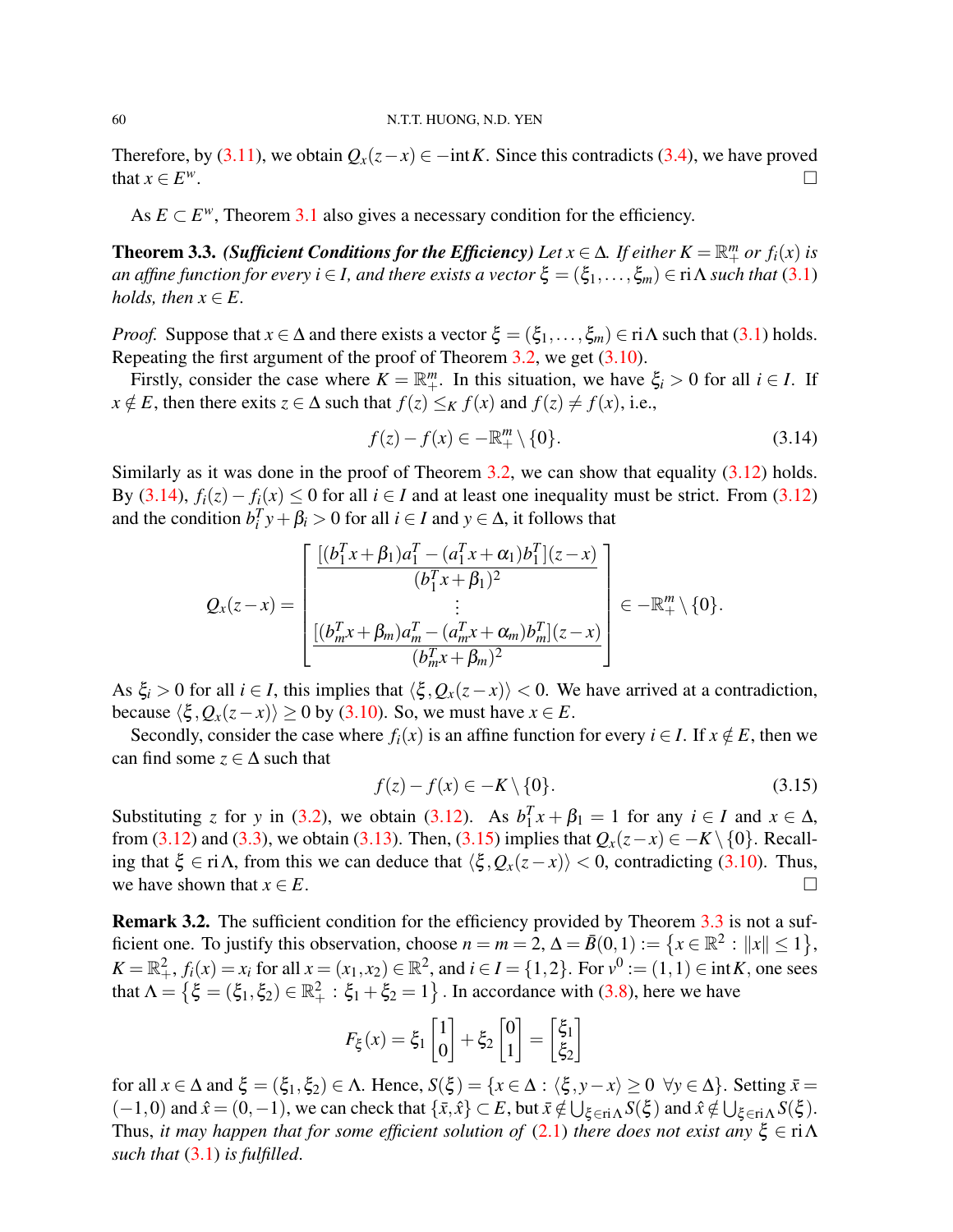Consider the variational inequality [\(3.9\)](#page-5-4) with  $\xi \in \Delta$  being fixed. In agreement with [\[22,](#page-12-16) p. 83], we say that the problem is *monotone* if  $\langle F_{\xi}(y) - F_{\xi}(x), y - x \rangle \ge 0$  for all  $x, y \in \Delta$ .

<span id="page-8-2"></span>**Remark 3.3.** The variational inequality  $(3.9)$  arisen in the general setting of  $(2.1)$  may not be monotone. Indeed, for any  $x, y \in \Delta$ , one has

$$
\langle F_{\xi}(y) - F_{\xi}(x), y - x \rangle
$$
\n
$$
= \left\langle \sum_{i=1}^{m} \left[ \xi_{i} \left( \frac{(b_{i}^{T} y + \beta_{i}) a_{i} - (a_{i}^{T} y + \alpha_{i}) b_{i}}{(b_{i}^{T} y + \beta_{i})^{2}} - \frac{(b_{i}^{T} x + \beta_{i}) a_{i} - (a_{i}^{T} x + \alpha_{i}) b_{i}}{(b_{i}^{T} x + \beta_{i})^{2}} \right) \right], y - x \right\rangle
$$
\n
$$
= \sum_{i=1}^{m} \left[ \xi_{i} \left( \frac{(b_{i}^{T} y + \beta_{i}) a_{i}^{T} (y - x) - (a_{i}^{T} y + \alpha_{i}) b_{i}^{T} (y - x)}{(b_{i}^{T} y + \beta_{i})^{2}} - \frac{(b_{i}^{T} x + \beta_{i}) a_{i}^{T} (y - x) - (a_{i}^{T} x + \alpha_{i}) b_{i}^{T} (y - x)}{(b_{i}^{T} x + \beta_{i})^{2}} \right) \right]
$$
\n
$$
= \sum_{i=1}^{m} \left[ \xi_{i} \left( \frac{(b_{i}^{T} y + \beta_{i}) [(a_{i}^{T} y + \alpha_{i}) - (a_{i}^{T} x + \alpha_{i})] - (a_{i}^{T} y + \alpha_{i}) [(b_{i}^{T} y + \beta_{i}) - (b_{i}^{T} x + \beta_{i})]}{(b_{i}^{T} y + \beta_{i})^{2}} - \frac{(b_{i}^{T} x + \beta_{i}) [(a_{i}^{T} y + \alpha_{i}) - (a_{i}^{T} x + \alpha_{i})] - (a_{i}^{T} x + \alpha_{i}) [(b_{i}^{T} y + \beta_{i}) - (b_{i}^{T} x + \beta_{i})]}{(b_{i}^{T} x + \beta_{i})^{2}} \right) \right]
$$
\n
$$
= \sum_{i=1}^{m} \left\{ \xi_{i} [(a_{i}^{T} y + \alpha_{i}) (b_{i}^{T} x + \beta_{i}) - (b_{i}^{T} y + \beta_{i}) (a_{i}^{T} x + \alpha_{i})] \left( \frac{1}{(b_{i}^{T} y + \beta_{i
$$

So, one may not have  $\langle F_{\xi}(y) - F_{\xi}(x), y - x \rangle \ge 0$  for all  $x, y \in \Delta$ , unless  $f_i(x)$  is an *affine function* for every *i*  $\in$  *I*. In the latter case,  $b_i^T x + \beta_i = 1$  for all  $x \in \Delta$  and  $i \in$  *I*. So, the above calculation yields  $\langle F_{\xi}(y) - F_{\xi}(x), y - x \rangle = 0$  for all  $x, y \in \Delta$ , which signifies the monotonicity of the variational inequality [\(3.9\)](#page-5-4) for every  $\xi \in \Lambda$ .

<span id="page-8-3"></span>**Remark 3.4.** If  $K = \mathbb{R}^m_+$  and  $\xi \in \Lambda$  such that [\(3.1\)](#page-4-4) holds, then by setting  $\tilde{\xi} = (\tilde{\xi}_1, \ldots, \tilde{\xi}_m)$  where  $\tilde{\xi}_i := \frac{\xi_i}{\sqrt{I+I}}$  $\frac{G_i}{(b_i^T x + \beta_i)^2}$  for all  $i \in I$ , we have  $\tilde{\xi} \in \mathbb{R}^m_+ \setminus \{0\}$ . Let  $\tau > 0$  be such that  $\tau \tilde{\xi} \in \Lambda$ . Then, condition  $(3.1)$  is equivalent to

$$
\left\langle \sum_{i=1}^m \left(\tau \tilde{\xi}\right)_i \left[ (b_i^T x + \beta_i) a_i - \left(a_i^T x + \alpha_i\right) b_i \right], y - x \right\rangle \geq 0 \quad \forall y \in \Delta.
$$

Therefore, *if*  $K = \mathbb{R}^m_+$ , then [\(3.1\)](#page-4-4) can be put in the following simpler form:

<span id="page-8-0"></span>
$$
\left\langle \sum_{i=1}^{m} \xi_i \left[ (b_i^T x + \beta_i) a_i - (a_i^T x + \alpha_i) b_i \right], y - x \right\rangle \ge 0 \quad \forall y \in \Delta.
$$
 (3.16)

Clearly, condition [\(3.16\)](#page-8-0) corresponds to a variational inequality of the form [\(3.9\)](#page-5-4), where  $F_{\xi}(x)$ is given by

<span id="page-8-1"></span>
$$
F_{\xi}(x) = \sum_{i=1}^{m} \xi_i \left[ (b_i^T x + \beta_i) a_i - (a_i^T x + \alpha_i) b_i \right].
$$
 (3.17)

Thanks to [\(3.17\)](#page-8-1) and the calculation given in Remark [3.3,](#page-8-2) we have  $\langle F_\xi(y) - F_\xi(x), y - x \rangle = 0$ for any  $x, y \in \Delta$ . In particular, [\(3.16\)](#page-8-0) is a monotone variational inequality.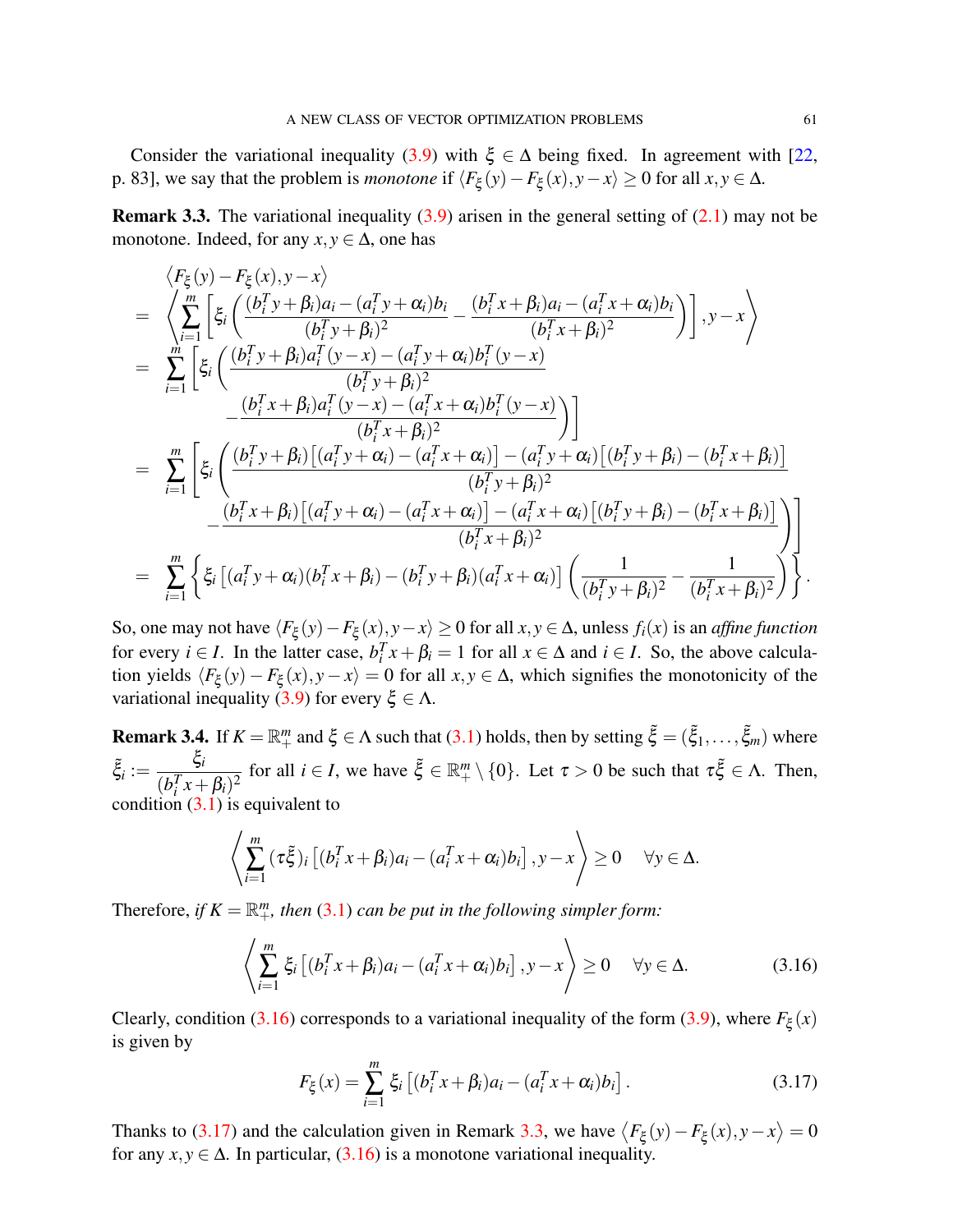#### <span id="page-9-0"></span>62 N.T.T. HUONG, N.D. YEN

#### 4. CONNECTEDNESS OF THE EFFICIENT SOLUTION SETS

Let  $G: X \rightrightarrows Y$  be a set-valued map between two topological spaces. One says that *G* is *upper semicontinuous* (usc) at *u* ∈ *X* if, for every open set *V* ⊂ *Y* satisfying  $G(u) \subset V$ , there exists a neighborhood *U* of *u* such that  $G(u') \subset V$  for all  $u' \in U$ .

A topological space *Z* is said to be *connected* if one cannot represent  $Z = W_1 \cup W_2$  with  $W_1$ and  $W_2$  being nonempty disjoint open subsets of *Z*; see [\[29,](#page-12-23) p. 53] for an equivalent definition. One says (see, e.g., [\[30,](#page-12-24) Definition 27.1]) that *Z* is *pathwise connected* if for any  $u^1, u^2 \in Z$  there exits a continuous mapping  $\gamma : [0,1] \to Z$  such that  $\gamma(0) = u^1$ ,  $\gamma(1) = u^2$ . It is well known (see, e.g., [\[30,](#page-12-24) Theorem 27.1]) that every pathwise connected space is connected. In particular, every convex subset of  $\mathbb{R}^n$  is connected.

<span id="page-9-1"></span>Theorem 4.1. *(Connectedness Preservation) (*See [\[23,](#page-12-17) [24\]](#page-12-18)*) Assume that X is connected. If for every*  $x \in X$  *the set*  $G(x)$  *is nonempty and connected, and* G *is upper semicontinuous at every*  $u \in X$ , then the image set  $G(X) := \bigcup G(x)$ , which is equipped with the induced topology, is *x*∈*X connected.*

Based on Theorem [4.1](#page-9-1) and the results obtained in the preceding section, we can establish some sufficient conditions for the connectedness of the weakly efficient solution set and the efficient solution set of the vector optimization problem [\(2.1\)](#page-1-0).

<span id="page-9-3"></span>**Theorem 4.2.** *(Sufficient Conditions for the Connectedness of*  $E^w$ *) Assume that either*  $K = \mathbb{R}^m_+$ *or f*<sub>*i*</sub>(*x*) *is an affine function for every <i>i*  $\in$  *I. If*  $\Delta$  *is compact, then*  $E^w$  *is a connected set.* 

*Proof.* First, consider the case where  $K = \mathbb{R}^m_+$  and the set  $\Delta$  is compact. According to Theo-rems [3.1](#page-4-5) and [3.2,](#page-6-3) a vector  $x \in \Delta$  belongs  $E^w$  if and only if there is  $\xi = (\xi_1, \dots, \xi_m) \in \Lambda$  such that [\(3.1\)](#page-4-4) holds. By Remark [3.4,](#page-8-3) this is equivalent to saying that  $x \in \Delta$  is a solution of [\(3.16\)](#page-8-0), which is a monotone variational inequality. Denote the solution set of  $(3.16)$  by  $S_1(\xi)$ . As the map  $F_{\xi}: \Delta \to \mathbb{R}^n$ ,  $x \mapsto F_{\xi}(x)$ , given in [\(3.17\)](#page-8-1) is continuous, [\(3.16\)](#page-8-0) has a solution by [\[22,](#page-12-16) Theorem 1.4 in Chapter III]. Moreover, by the Minty Lemma (see [\[22,](#page-12-16) Lemma 1.4 in Chapter III]),  $x \in S_1(\xi)$  if and only if  $x \in \Delta$  and

$$
\langle F_{\xi}(y), y - x \rangle \ge 0 \quad \forall y \in \Delta.
$$

Since  $x \mapsto \langle F_{\xi}(y), y - x \rangle$  is an affine function, it follows that  $S_1(\xi)$  is a closed convex subset of  $\Delta$ . Thus, the set-valued map  $S_1 : \Lambda \rightrightarrows \Delta$  has nonempty, compact, and connected images.

As  $\Delta$  is compact and  $S_1(\xi) \subset \Delta$  for all  $\xi \in \Lambda$ , the map  $S_1$  is *uniformly compact* near any point of  $\Lambda$  (see [\[31,](#page-12-25) p. 594]). Hence, by [31, Theorem 3], to prove that  $S_1$  is usc at any  $\bar{\xi} = (\bar{\xi}_1, \ldots, \bar{\xi}_m)$ belonging to  $\Lambda$ , we need only to show that  $S_1$  is *closed* (see [\[31,](#page-12-25) p. 592]) at  $\bar{\xi}$ . To do so, take any sequence  $\{\xi^k\} \subset \Lambda$  converging to  $\bar{\xi}$ , a sequence  $\{x^k\} \subset \mathbb{R}^n$  with  $x^k \in S_1(\xi^k)$  for all *k*, which converges to  $\bar{x}$ . Then, for every index *k*, we have

<span id="page-9-2"></span>
$$
\left\langle \sum_{i=1}^{m} \xi_i^k \left[ (b_i^T x^k + \beta_i) a_i - (a_i^T x^k + \alpha_i) b_i \right], y - x^k \right\rangle \ge 0 \quad \forall y \in \Delta.
$$
 (4.1)

For each *y*  $\in \Delta$ , passing the inequality in [\(4.1\)](#page-9-2) to the limit as  $k \to \infty$ , one gets

$$
\left\langle \sum_{i=1}^m \bar{\xi}_i \left[ (b_i^T \bar{x} + \beta_i) a_i - (a_i^T \bar{x} + \alpha_i) b_i \right], y - \bar{x} \right\rangle \ge 0 \quad \forall y \in \Delta,
$$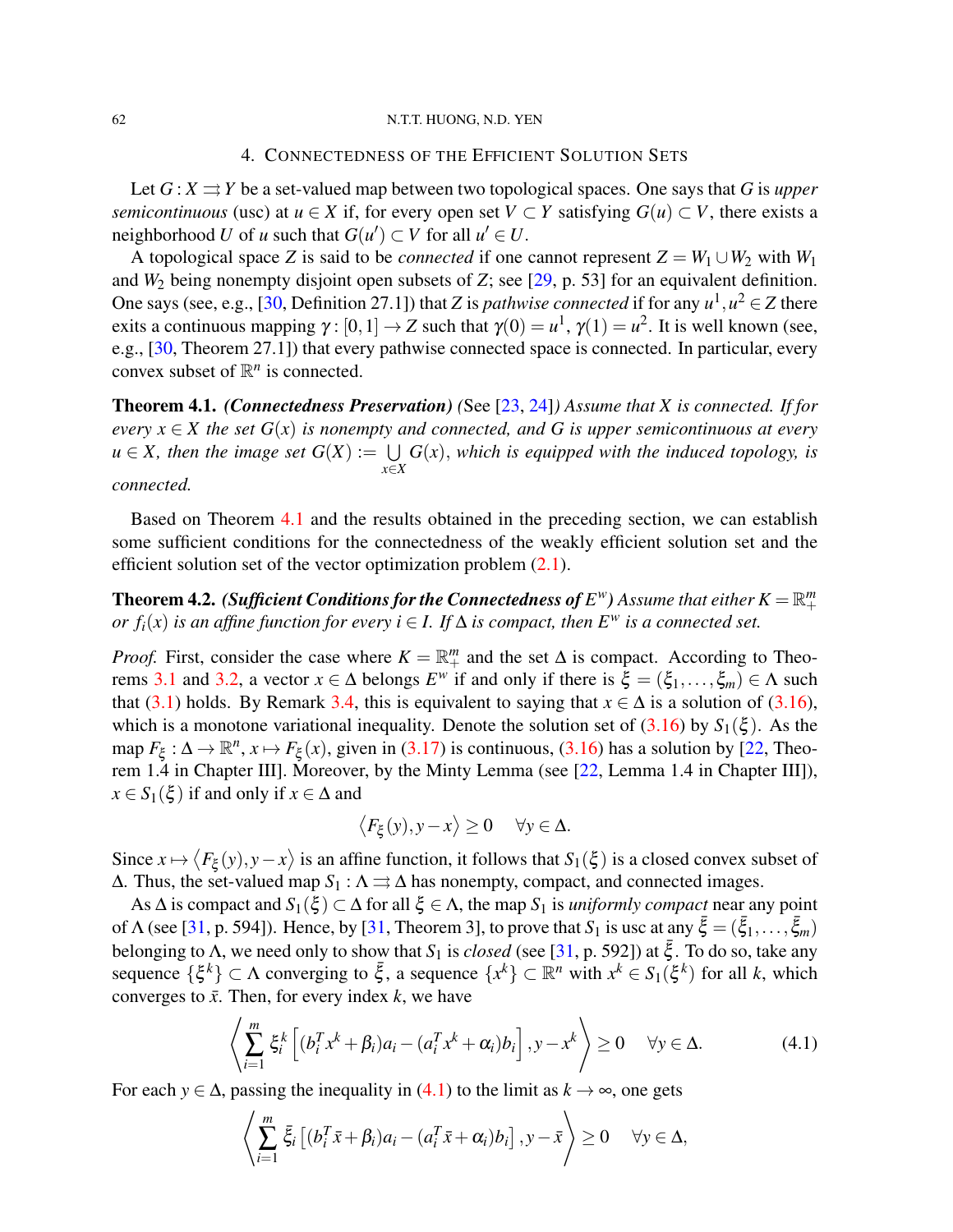which shows that  $\bar{x} \in S_1(\bar{\xi})$ . Therefore,  $S_1$  is closed at any  $\bar{\xi} \in \Lambda$ .

Now, applying Theorem [4.1](#page-9-1) to the set-valued map  $S_1 : \Lambda \rightrightarrows \Delta$ , we can assert that the set  $\bigcup S_1(\xi)$  is connected. As  $E^w = \bigcup S_1(\xi)$ , the conclusion of our theorem has been proved. ξ∈Λ ξ∈Λ

Second, consider the case where  $f_i(x)$ ,  $i \in I$ , are affine functions, and the set  $\Delta$  is compact. By Theorems [3.1](#page-4-5) and [3.2,](#page-6-3)  $x \in \Delta$  belongs  $E^w$  if and only if there is  $\xi = (\xi_1, \ldots, \xi_m)$  from  $\Lambda$ such that [\(3.1\)](#page-4-4) holds. As it has been shown in Remark [3.2,](#page-7-3) this means that  $x \in \Delta$  is a solution of [\(3.9\)](#page-5-4), a monotone variational inequality. Repeating the above arguments, we can show that the solution map  $S : \Lambda \rightrightarrows \Delta$ ,  $\xi \mapsto S(\xi)$ , has nonempty, compact, connected images, and is usc at any  $\bar{\xi} \in \Lambda$ . Hence, thanks to Theorem [4.1,](#page-9-1) we can conclude that the set  $E^w = \bigcup S(\xi)$  is ξ∈Λ connected.  $\Box$ 

# <span id="page-10-1"></span>Theorem 4.3. *(Connectedness of some Part of E) The following assertions are valid:*

- (a) If  $f_i(x)$  *is an affine function for every i*  $\in$  *I and*  $\Delta$  *is compact, then*  $E_0 := \bigcup$ ξ∈riΛ *S*(ξ ) *is a connected subset of E.*
- (b) If  $K = \mathbb{R}^m_+$  and  $\Delta$  *is compact, then*  $E_1 := \bigcup S_1(\xi)$ *, where*  $S_1(\xi)$  *denotes the solution* ξ∈riΛ *set of* [\(3.16\)](#page-8-0)*, is a connected subset of E.*

*Proof.* To prove the assertions (a) and (b), it suffices to repeat the arguments of the preceding proof, use Theorem [3.3](#page-7-2) instead of Theorem [3.2,](#page-6-3) and apply Theorem [4.1](#page-9-1) to some set-valued maps defined on ri $\Lambda$ , which is a connected set.

**Remark 4.1.** If a set-valued map  $G: X \rightrightarrows Y$  between two topological spaces is usc at any  $u \in X$ , *X* is compact, and  $G(u)$  is nonempty and compact for every  $u \in X$ , then  $G(X)$  is a compact set. By this fact, the assumptions of Theorem  $4.2$  imply that the weakly efficient solution set of  $(2.1)$ *is not only connected, but also compact*.

<span id="page-10-0"></span>**Example 4.1.** Let *n*,*m*, *K*,  $f_i$  for  $i \in I = \{1,2\}$ ,  $v^0$ ,  $\Lambda$  be the same as in Remark [3.2,](#page-7-3) and let  $\Delta = \{x \in \mathbb{R}^2 : ||x|| \le 1, x_1 \ge -\frac{3}{4}\}.$  Setting  $\bar{x} =$  $\sqrt{ }$  $-\frac{3}{4}$ 4 ,− µ∟ 7 4  $\setminus$ and  $\hat{x} = (0,-1)$ , we have  $\{\bar{x}, \hat{x}\} \subset E, \, \bar{x} \in \Box$ ξ∈riΛ  $S(\xi)$ , but  $\hat{x} \notin \bigcup$ ξ∈riΛ  $S(\xi)$ . Set  $\bar{\xi}$  =  $\sqrt{9-3\sqrt{7}}$ √ √ 2  $\frac{3\sqrt{7}-7}{2}$ 2  $\setminus$ ,  $\xi = (1,0), \hat{\xi} =$ 

(0, 1), and observe that  $\{\xi, \xi, \xi\}$  ⊂ Λ. For every  $\xi \in \{(1-t)\bar{\xi} + t\bar{\xi} : 0 \le t < 1\}$  ⊂ riΛ, one has  $S_1(\xi) = S(\xi) = \{\bar{x}\}\$ . In addition, on the interval  $\{(1-t)\hat{\xi} + t\bar{\xi} : 0 \le t < 1\}$ , the map  $\xi \mapsto S_1(\xi)$ coincides with the map  $\xi \mapsto S(\xi)$ . In fact, the maps have single values and they draw the curve

$$
\left\{x = (x_1, x_2) \in \mathbb{R}^2 : ||x|| \le 1, -\frac{3}{4} < x_1 \le 0, x_2 \le 0\right\}.
$$

**Remark 4.2.** In Example [4.1,](#page-10-0) the multiplier  $\tilde{\xi} = (1,0)$  is very special. Indeed, for  $\tilde{x} :=$  $\sqrt{ }$  $-\frac{3}{4}$ 4  $\frac{\sqrt{7}}{4}$ 4  $\setminus$ , we see that both sets  $S_1(\tilde{\xi})$  and  $S(\tilde{\xi})$  collapse to the segment

$$
\{(1-t)\bar{x}+t\tilde{x}: 0 \le t \le 1\},\
$$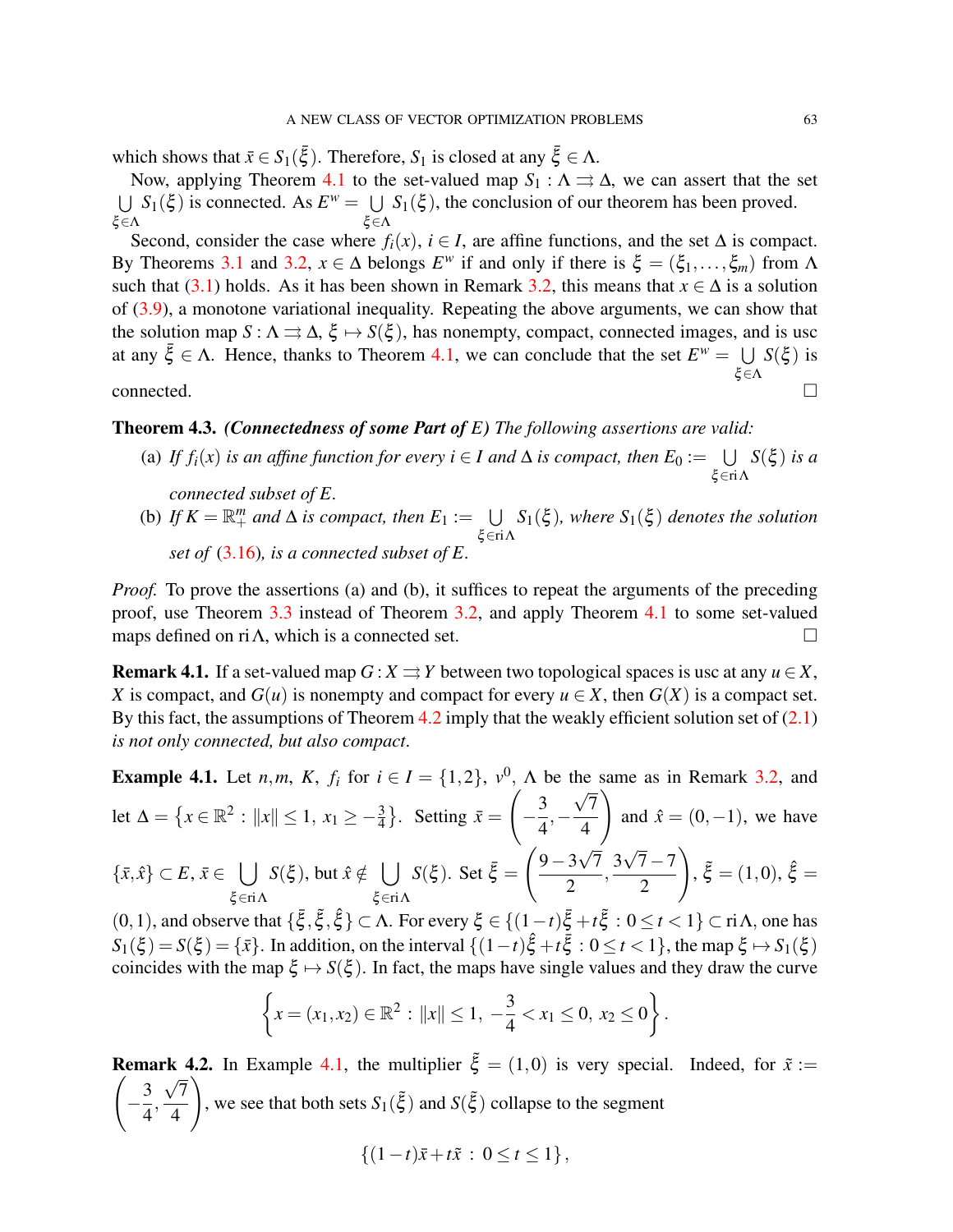which is a part of  $E^w$  and which has  $\bar{x}$  as a unique efficient point. Therefore, *for some multipliers*  $\xi \in \Lambda$ ,  $S(\xi)$  *may contain weakly efficient points not belonging to E, while*  $S(\xi) \cap E \neq \emptyset$ . The same circumstance also happens with the map  $S_1(\cdot)$ . This does allow us to apply Theorem [4.1](#page-9-1) and the techniques for proving Theorem [4.2](#page-9-3) to establish results on the connectedness of *E*.

**Remark 4.3.** If *A* and *B* are subsets of a topological space, *A* is connected, and  $A \subset B \subset \overline{A}$ , then *B* is connected (see, e.g., [\[30,](#page-12-24) Theorem 26.8]). So, in the setting of Theorem [4.3,](#page-10-1) if we can show that  $E_0$  (resp.,  $E_1$ ) is dense in  $E$ , i.e.,  $E_0 \subset E \subset \bar{E}_0$  (resp.,  $E_1 \subset E \subset \bar{E}_1$ ), then  $E$  is connected.

## 5. CONCLUSIONS AND TOPICS FOR FURTHER INVESTIGATIONS

<span id="page-11-5"></span>In this paper, we studied a new class of vector optimization problems with linear fractional objective criteria. Necessary optimality conditions, as well as sufficient optimality conditions, were obtained. In addition, two theorems on the connectedness of the weakly efficient solution set and the efficient solution set were established.

There are some open questions:

Question 1. *Are the sufficient conditions for the weak efficiency in Theorem [3.2](#page-6-3) valid without any additional assumption, or not?*

Question 2. *Are the sufficient conditions for the efficiency in Theorem [3.3](#page-7-2) valid without any additional assumption, or not?*

Question 3. *Are the sufficient conditions for the connectedness of E<sup>w</sup> in Theorem [4.2](#page-9-3) valid without any additional assumption, or not?*

Question 4. *Are the sufficient conditions for the connectedness of some part of E in Theorem [4.3](#page-10-1) valid without any additional assumption, or not?*

It is also worthy to carry some investigations on the *Benson proper efficiency* [\[32\]](#page-12-26) of this class of the vector optimization problems with linear fractional objective criteria similarly as the ones which were done in [\[4,](#page-11-3) [16,](#page-12-10) [17,](#page-12-11) [18\]](#page-12-12). Besides, we still do not know whether an analogue of Theorem 7 of [\[8\]](#page-12-2) on the *solution stability* of LFVOPs can be obtained for [\(2.1\)](#page-1-0), or not.

#### Acknowledgments

The authors were supported respectively by Le Quy Don Technical University (Vietnam) and Institute of Mathematics, Vietnam Academy of Science and Technology. We would like to thank Vietnam Institute for Advanced Study in Mathematics (VIASM) for hospitality during our recent stay at the Institute.

#### **REFERENCES**

- <span id="page-11-0"></span>[1] R.E. Steuer, Multiple Criteria Optimization: Theory, Computation and Application, John Wiley & Sons, New York, 1986.
- <span id="page-11-1"></span>[2] E.U. Choo, D.R. Atkins, Bicriteria linear fractional programming, J. Optim. Theory Appl. 36 (1982), 203- 220.
- <span id="page-11-2"></span>[3] E.U. Choo, D.R. Atkins, Connectedness in multiple linear fractional programming, Management Sci. 29 (1983), 250-255.
- <span id="page-11-3"></span>[4] E.U. Choo, Proper efficiency and the linear fractional vector maximum problem, Oper. Res. 32 (1984), 216- 220.
- <span id="page-11-4"></span>[5] C. Malivert, Multicriteria fractional programming, in "Proceedings of the 2nd Catalan Days on Applied Mathematics" (M. Sofonea and J. N. Corvellec, Eds.), pp. 189-198, Presses Universitaires de Perpinan, 1995.